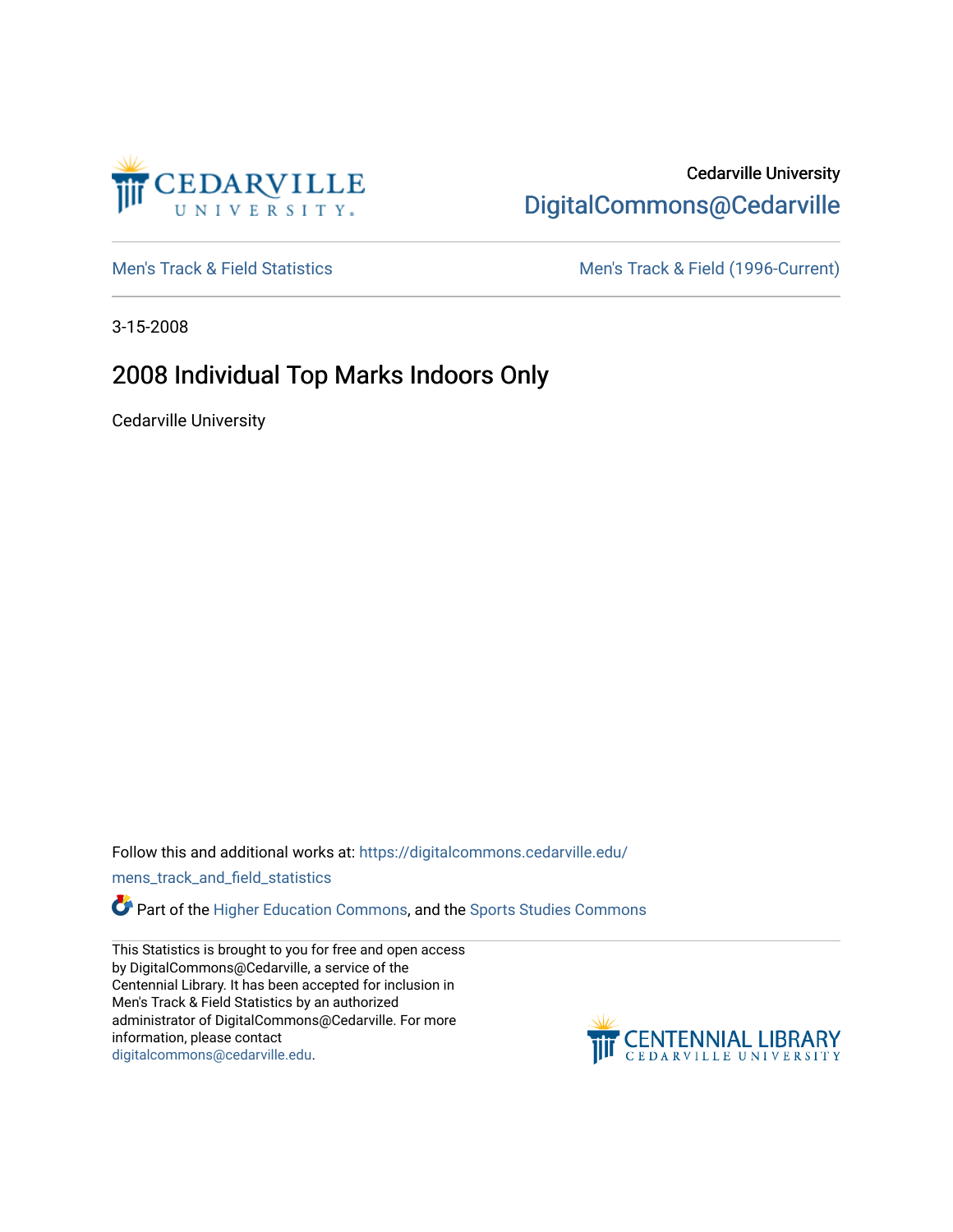**Marks since: 10-Jao-08 Times until: 15-Mar--08 Cedarville University [CED] Number** of **Top Times: All** 

| Mark                        | Convert Rnd |        |                        | Event                |                          | Pts Place |                                                                    |
|-----------------------------|-------------|--------|------------------------|----------------------|--------------------------|-----------|--------------------------------------------------------------------|
| Bacon, Grant (Yr: FR) M     |             |        |                        |                      |                          |           |                                                                    |
| 15:23.00                    |             | F      | 3000m Walk             |                      | 8                        | 2         | 1/25/2008 Findlay Classic 2008                                     |
| NT.                         |             | F      | 3000m Walk             |                      | ⊷                        |           | 1/18/2008 Cedarville Collegiate Indoor Invite2008                  |
| DQ                          |             | F      | 3000m Walk             |                      | ---                      |           | 3/6/2008 NAIA Indoor Champ. 2008                                   |
|                             |             |        |                        | <b>Total Points:</b> | 8.0                      |           |                                                                    |
| Badertscher, TJ (Yr: FR) M  |             |        |                        |                      |                          |           |                                                                    |
| 9:09.69                     |             | F      | 3000m Run              |                      | 8                        | 3         | 1/25/2008 2008 REV. MIKE HOUT INVITE                               |
| 9:11.08                     |             | F      | 3000m Run              |                      | $\overline{\phantom{a}}$ | 14        | 2/23/2008 NCCAA Indoor Track & Field Championships 2008            |
| 15:29.57                    |             | F      | 5000m Run              |                      | 5                        | 4         | 2/23/2008 NCCAA Indoor Track & Field Championships 2008            |
| 15:30.08                    |             | s      | 5000m Run              |                      | ---                      | 7         | 3/6/2008 NAIA Indoor Champ. 2008                                   |
| 15:42.77                    |             | F      | 5000m                  | Run                  | ---                      |           | 2/1/2008 Indiana Relays 08                                         |
| 4:36.46                     |             | F      | 1                      | Mile Run             | 3                        | 9         | 1/18/2008 Cedarville Collegiate Indoor Invite2008                  |
| 4:38.61                     |             | F      | 1                      | Mile Run             | ---                      | 9         | 2/8/2008 Ohio Northern University                                  |
|                             |             |        |                        | <b>Total Points:</b> | 16.0                     |           |                                                                    |
| Beight, Michael (Yr: SO) M  |             |        |                        |                      |                          |           |                                                                    |
| 7.43                        |             | Р      |                        | 60m Dash             | ---                      |           | 2/15/2008 Findlay Open 2008                                        |
| 23.84                       |             | F      | 200m                   | Dash                 | --                       |           | 2/1/2008 Indiana Relays 08                                         |
| 24.16                       |             | F      | 200m Dash              |                      | ---                      | 13        | 1/25/2008 2008 REV. MIKE HOUT INVITE                               |
| 24.26                       |             | F      | 200m Dash              |                      | ---                      | 22        | 2/15/2008 Findlay Open 2008                                        |
| 24.63                       |             | F      | 200m Dash              |                      | ---                      |           | 2/8/2008 Ohio Northern University                                  |
| 53.36                       |             | F      | 400m Dash              |                      | $-$                      | 18        | 2/15/2008 Findlay Open 2008                                        |
| 53.81                       |             | F      | 400m Dash              |                      | 5                        | 4         | 1/18/2008 Cedarville Collegiate Indoor Invite2008                  |
| 53.91                       |             | Ë      | 400m Dash              |                      | --                       | g         | 2/8/2008 Ohio Northern University                                  |
| 1:11.15                     |             | E      | 500m Run               |                      | 6                        | 3         | 1/25/2008 2008 REV. MIKE HOUT INVITE<br>2/1/2008 Indiana Relays 08 |
| 1:28.34                     |             | F      | 600m Run               |                      | ---                      | 41        |                                                                    |
|                             |             |        |                        | Total Points:        | 11.0                     |           |                                                                    |
| Benjamin, Marcus (Yr: FR) M |             | P      |                        | 55m Dash             | ---                      | 15        | 2/23/2008 NCCAA Indoor Track & Field Championships 2008            |
| 6,82                        |             | P      |                        | 55m Dash             | ---                      | 20        | 1/18/2008 Cedarville Collegiate Indoor Invite2008                  |
| 6.96                        |             | P      |                        | 60m Dash             | --                       |           | 2/15/2008 Findlay Open 2008                                        |
| 7.40                        |             | F      |                        | 200m Dash            | --                       | 12        | 2/23/2008 NCCAA Indoor Track & Field Championships 2008            |
| 23.52                       |             | F      |                        | 200m Dash            | --                       | 15        | 2/15/2008 Findlay Open 2008                                        |
| 23.89<br>24.38              |             | F      |                        | 200m Dash            |                          | 13        | 1/18/2008 Cedarville Collegiate Indoor Invite2008                  |
|                             |             |        |                        |                      |                          |           |                                                                    |
| Brooker, Jud (Yr: JR) M     |             |        |                        |                      |                          |           |                                                                    |
| 8:53.80                     |             | F      | 3000m Run              |                      | 4                        | 5         | 2/23/2008 NCCAA Indoor Track & Field Championships 2008            |
| 8:57.25                     |             | F      | 3000m Run              |                      | 10                       | 1         | 2/8/2008 Ohio Northern University                                  |
| 4:17.78                     |             | F      |                        | 1 Mile Run           | 8                        | 2         | 2/23/2008 NCCAA Indoor Track & Field Championships 2008            |
| 4:18.21                     |             | Ë      | 1.                     | Mile Run             | 1                        | 6         | 3/6/2008 NAIA Indoor Champ. 2008                                   |
| 4:21.34                     |             | S      | 1                      | Mile Run             | ---                      | з         | 3/6/2008 NAIA Indoor Champ. 2008                                   |
| 4:22.93                     |             | F      | 1.                     | Mile Run             | 10                       | 2         | 1/18/2008 Cedarville Collegiate Indoor Invite2008                  |
| 4:24.60                     |             | F      |                        | 1 Mile Run           | 10                       | 1         | 2/15/2008 Findlay Open 2008                                        |
|                             |             |        |                        | Total Points:        | 43.0                     |           |                                                                    |
| Campbell, Seth (Yr: JR) M   |             |        |                        |                      |                          | 10        | 2/1/2008 Indiana Relays 08                                         |
| 8:52.45                     |             | F      | 3000m Run<br>3000m Run |                      | ---<br>10                | 1         | 1/25/2008 2008 REV, MIKE HOUT INVITE                               |
| 9:00.99                     |             | F<br>F | 3000m Run              |                      | ---                      | 9         | 2/23/2008 NCCAA Indoor Track & Field Championships 2008            |
| 9:05.71                     |             | F      |                        | 1 Mile Run           | 8                        | 2         | 2/8/2008 Ohio Northern University                                  |
| 4:28.45                     |             | F      | 3000m Walk             |                      | 4                        | 4         | 3/6/2008 NAIA Indoor Champ. 2008                                   |
| 13:58.37                    |             | F      | 3000m Walk             |                      | 10                       | 1         | 1/18/2008 Cedarville Collegiate Indoor Invite2008                  |
| 14:10.81                    |             |        |                        | Total Points:        | 32.0                     |           |                                                                    |
|                             |             |        |                        |                      |                          |           |                                                                    |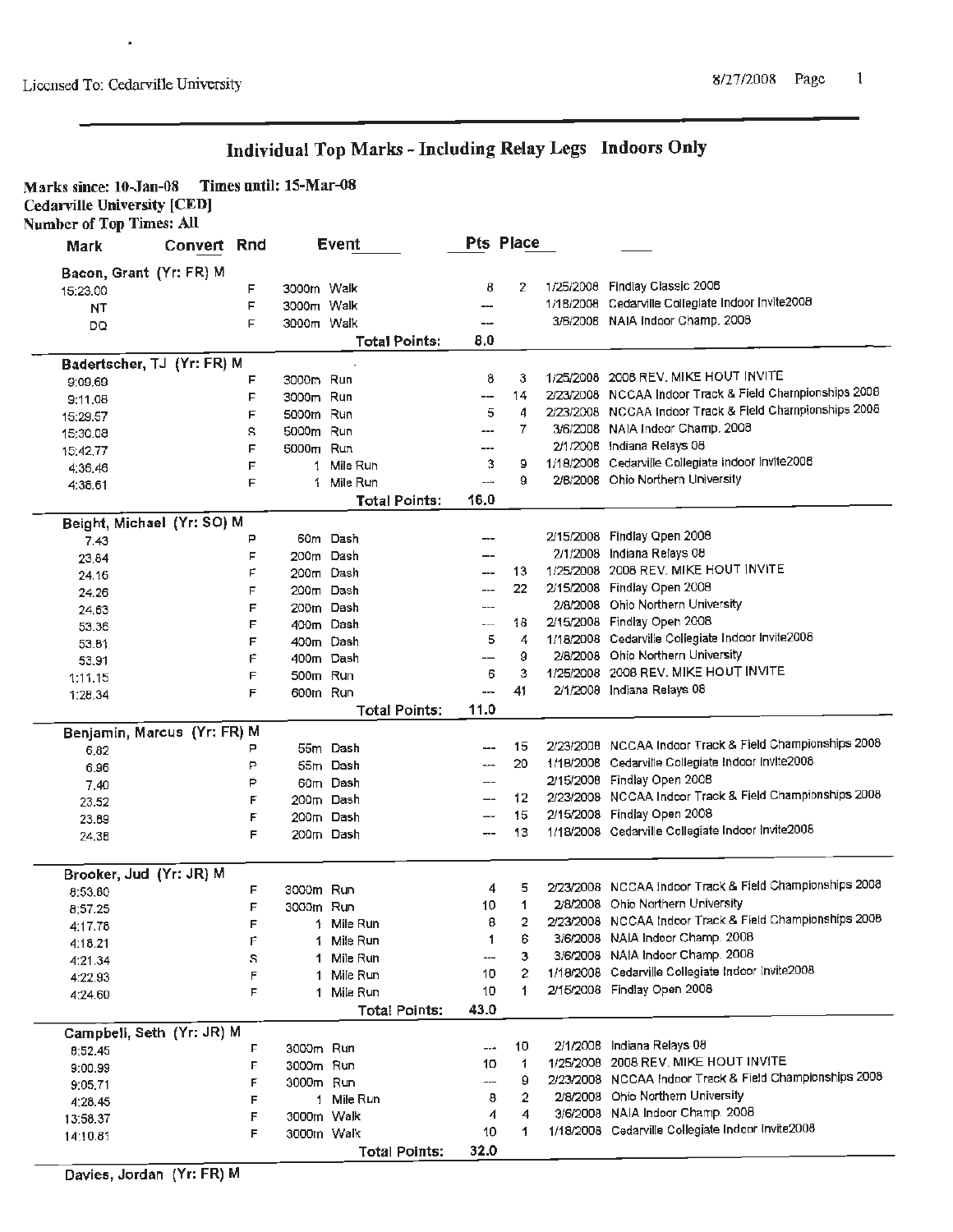### **Marks since: 10-Jan-08 Times until: 15-Mar-08 Number of Top Times: All**

| Mark     | Convert Rnd                   |        |              | Event                                      |                     | Pts Place      |                                                                  |
|----------|-------------------------------|--------|--------------|--------------------------------------------|---------------------|----------------|------------------------------------------------------------------|
|          | Davies, Jordan (Yr: FR) M     |        |              |                                            |                     |                |                                                                  |
| 2:03.49  |                               | F      | 800m Run     |                                            | ---                 | 33             | 2/1/2008 Indiana Relays 08                                       |
| 2:03.88  |                               | F      | 800m Run     |                                            | 4                   | 5              | 2/8/2008 Ohio Northern University                                |
| 4:35.16  |                               | F      | $\mathbf{1}$ | Mile Run                                   | 6                   | 4              | 1/25/2008 2008 REV, MIKE HOUT INVITE                             |
| 4:36.26  |                               | F      | 1            | Mile Run                                   | 4                   | 8              | 1/18/2008 Cedarville Collegiate Indoor Invite2008                |
| 4:37.95  |                               | Ė      | $\mathbf{1}$ | Mile Run                                   | $\overline{a}$      | 10             | 2/15/2008 Findlay Open 2008                                      |
|          |                               |        |              | <b>Total Points:</b>                       | 14.0                |                |                                                                  |
|          | Gerton, Matt (Yr: FR) M       |        |              |                                            |                     |                |                                                                  |
| 5-05.00  | 1,65m                         | F      |              | High Jump                                  | 2.5                 | 6              | 1/18/2008 Cedarville Collegiate Indoor Invite2008                |
| NH       |                               | F      |              | High Jump                                  | ---                 |                | 2/23/2008 NCCAA Indoor Track & Field Championships 2008          |
| 17-09.75 | 5.42m                         | F      |              | Long Jump                                  | 1                   | 11             | 1/18/2008 Cedarville Collegiate Indoor Invite2008                |
| 16-03.75 | 4.97m                         | F      |              | Long Jump                                  | ---                 | 11             | 1/25/2008 2008 REV, MIKE HOUT INVITE                             |
| 34-11.25 | 10.64m                        | F      |              | Triple Jump                                | 5                   | 4              | 1/18/2008 Cedarville Collegiate Indoor Invite2008                |
|          |                               |        |              | <b>Total Points:</b>                       | 8,5                 |                |                                                                  |
|          | Groman, Kurt (Yr: SO) M       |        |              |                                            |                     |                |                                                                  |
| 38.22    |                               | F      |              | 300m Dash                                  | ---                 | 11             | 2/8/2008 Ohio Northern University                                |
| 1:24.56  |                               | F      | 600m Run     |                                            |                     | 31             | 2/1/2008 Indiana Relays 08                                       |
| 1:59.52  |                               | F      | 800m Run     |                                            | э                   | 8              | 2/15/2008 Findlay Open 2008                                      |
| 2:01.15  |                               | F      | 800m Run     |                                            | ---                 | 10             | 2/23/2008 NCCAA Indoor Track & Field Championships 2008          |
| 2:03.16  |                               | F      | 800m Run     |                                            | 8                   | 2              | 1/25/2008 2008 REV, MIKE HOUT INVITE                             |
| 2:03.41  |                               | F      | 800m Run     |                                            | 6                   | 6              | 1/18/2008 Cedarville Collegiate Indoor Invite2008                |
| 2:06.54  |                               | F      | 800m Run     |                                            | 1                   | 8              | 2/8/2008 Ohio Northern University                                |
|          |                               |        |              | <b>Total Points:</b>                       | 18.0                |                |                                                                  |
|          | Gruenberg, Stephen (Yr: JR) M |        |              |                                            |                     |                |                                                                  |
| 7.65     |                               | Р      |              | 60m Dash                                   | ---                 |                | 2/15/2008 Findlay Open 2008                                      |
| 24.02    |                               | F      |              | 200m Dash                                  | ---                 | 19             | 2/15/2008 Findlay Open 2008                                      |
| 24.15    |                               | F      |              | 200m Dash                                  | ---                 | 12             | 1/25/2008 2008 REV, MIKE HOUT INVITE                             |
| 24.43    |                               | F      |              | 200m Dash                                  | ---                 | 14             | 1/18/2008 Cedarville Collegiate Indoor Invite2008                |
| 20-07.00 | 6.27m                         | F      |              | Long Jump                                  | 5                   | 4              | 2/23/2008 NCCAA Indoor Track & Field Championships 2008          |
| 20-00.50 | 6.10 <sub>m</sub>             | F      |              | Long Jump                                  | 3                   | 6              | 1/25/2008 2008 REV, MIKE HOUT INVITE                             |
| 18-10.75 | 5.75m                         | F      |              | Long Jump                                  | —⊶                  | 13             | 2/15/2008 Findlay Open 2008                                      |
| 18-10.00 | 5.74 <sub>m</sub>             | F<br>F |              | Long Jump                                  | 2                   | 10             | 1/18/2008 Cedarville Collegiate Indoor Invite2008                |
| 37-01.75 | 11.32m                        | F      |              | Triple Jump                                | $\overline{2}$<br>3 | $\overline{I}$ | 2/8/2008 Ohlo Northern University<br>2/15/2008 Findlay Open 2008 |
| 36-11.75 | 11.27m                        |        |              | Triple Jump                                |                     | 6              |                                                                  |
| 36-05.50 | 11.11m                        | F      |              | <b>Triple Jump</b><br><b>Total Points:</b> | ---<br>15.0         | 14             | 2/23/2008 NCCAA Indoor Track & Field Championships 2008          |
|          | Henning, Neil (Yr: SR) M      |        |              |                                            |                     |                |                                                                  |
| 52-02.50 | 15.91 <sub>m</sub>            | F      |              | Shot Put                                   | 5                   | 4              | 2/15/2008 Findlay Open 2008                                      |
| 51-09.00 | 15.77m                        | Р      |              | Shot Put                                   | ---                 |                | 2/1/2008 Indiana Relays 08                                       |
| 50-07.25 | 15.42m                        | F      |              | Shot Put                                   | 8                   | 2              | 2/8/2008 Ohio Northern University                                |
| 49-11.00 | 15.21m                        | F      |              | Shot Put                                   | 8                   | 3              | 1/18/2008 Cedarville Collegiate Indoor Invite2008                |
| 49-08.25 | 15.14 <sub>m</sub>            | F      |              | Shot Pul                                   | 5                   | 4              | 2/23/2008 NCCAA Indoor Track & Field Championships 2008          |
| 49-05.75 | 15.08m                        | F      |              | Shot Put                                   | 8                   | 2              | 1/25/2008 2008 REV. MIKE HOUT INVITE                             |
| 54-03.25 | 16.54m                        | F      |              | Wght Thr                                   | 10                  | 1              | 2/23/2008 NCCAA Indoor Track & Field Championships 2008          |
| 52-06.75 | 16.02m                        | F      |              | Wght Thr                                   | 4                   | 5              | 2/8/2008 Ohio Northern University                                |
| 51-00.25 | 15.55m                        | F      |              | Wght Thr                                   | 10                  | 1              | 1/25/2008 2008 REV. MIKE HOUT INVITE                             |
| 50-09.25 | 15.47m                        | F      |              | Wght Thr                                   | 2                   | 7              | 2/15/2008 Findlay Open 2008                                      |
| 50-08.00 | 15.44m                        | F      |              | Wght Thr                                   | 10                  | 2              | 1/18/2008 Cedarville Collegiate Indoor Invite2008                |
| 48-00.75 | 14.64m                        | F      |              | Wght Thr                                   | ---                 | 27             | 2/1/2008 Indiana Relays 08                                       |
|          |                               |        |              | <b>Total Points:</b>                       | 70.0                |                |                                                                  |
|          | Herbert, Justin (Yr: SR) M    |        |              |                                            |                     |                |                                                                  |
| 2:01.88  |                               | F      | 800m Run     |                                            |                     | 8              | 2/15/2008 Findlay Open 2008                                      |
| 9:16.66  |                               | F      | 3000m Run    |                                            | 6                   | 5              | 1/25/2008 2008 REV, MIKE HOUT INVITE                             |
|          |                               |        |              |                                            |                     |                |                                                                  |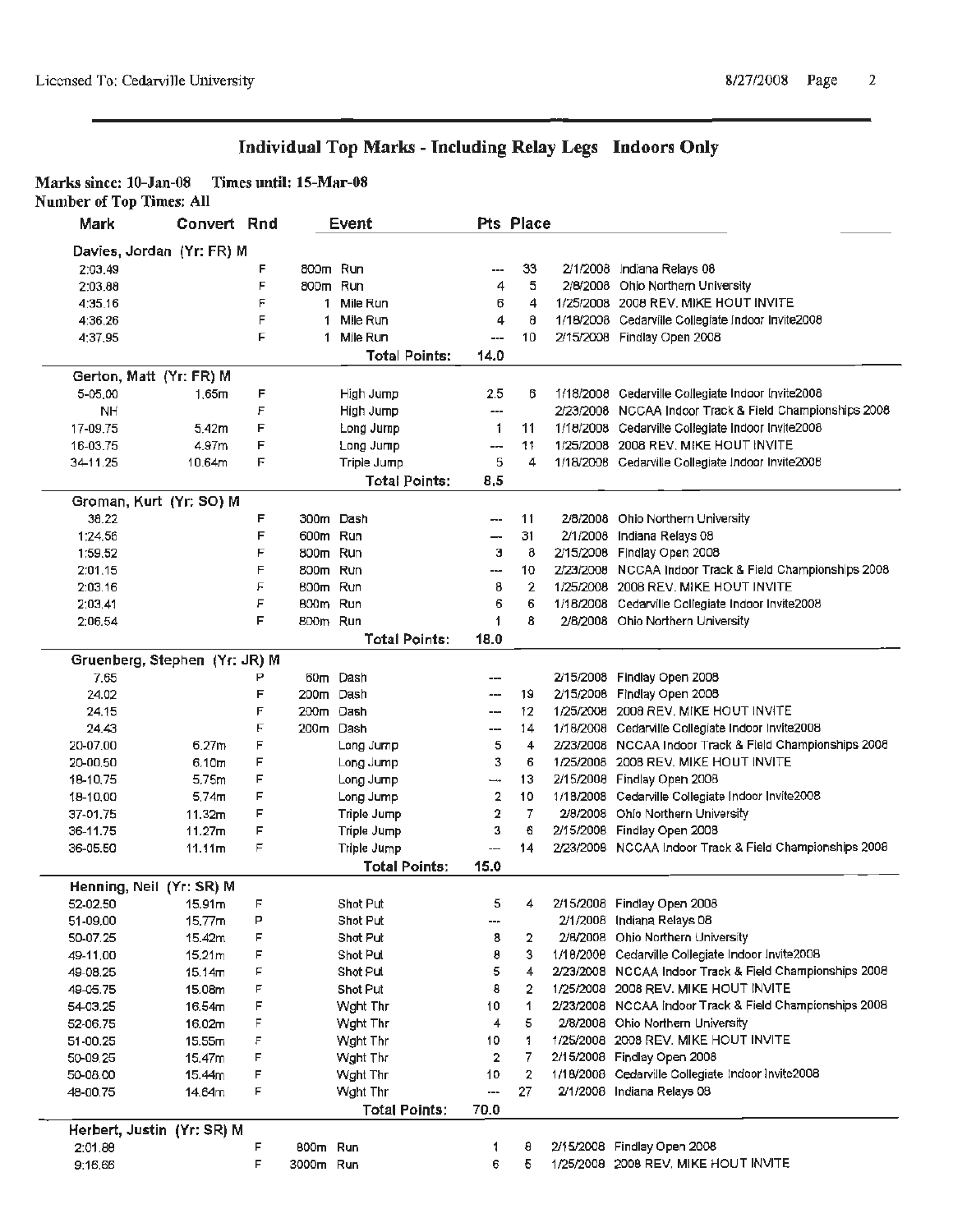$\overline{a}$ 

### **Individual Top Marks** - **Including Relay Legs Indoors Only**

### **Marks since: 10-Jan-08 Times until: 15-Mar-08 Number of Top Times: All**

| Mark                       | Convert Rnd |        |              | <b>Event</b>                     |                               | Pts Place      |                                                         |
|----------------------------|-------------|--------|--------------|----------------------------------|-------------------------------|----------------|---------------------------------------------------------|
| Herbert, Justin (Yr: SR) M |             |        |              |                                  |                               |                |                                                         |
| <b>DNF</b>                 |             | F      | 3000m Run    |                                  | $---$                         |                | 2/23/2008 NCCAA Indoor Track & Field Championships 2008 |
| 16:07.46                   |             | F      | 5000m Run    |                                  | ---                           | 13             | 2/23/2008 NCCAA Indoor Track & Field Championships 2008 |
| 16:08.95                   |             | F      | 5000m Run    |                                  | 6                             | 5              | 1/18/2008 Cedarville Collegiate Indoor Invite2008       |
| 16:11.58                   |             | F      | 5000m Run    |                                  | ---                           |                | 2/1/2008 Indiana Relays 08                              |
| 4:31.70                    |             | F      |              | 1 Mile Run                       | 3                             | е              | 2/15/2008 Findlay Open 2008                             |
|                            |             |        |              | <b>Total Points:</b>             | 16.0                          |                |                                                         |
| Ikeda, Paul (Yr: FR) M     |             |        |              |                                  |                               |                |                                                         |
| 2:14.02                    |             | F      | 800m Run     |                                  |                               | 11             | 1/25/2008 2008 REV, MIKE HOUT INVITE                    |
| 2:14.33                    |             | F      | 800m Run     |                                  | $-$                           | 16             | 1/18/2008 Cedarville Collegiate Indoor Invite2008       |
| Kuhn, Kevin (Yr: JR) M     |             |        |              |                                  |                               |                |                                                         |
| 1:06.42                    |             | F      | 500m Run     |                                  | ---                           | 1              | 2/29/2008 Ohio Northern University                      |
| 1:56.62                    |             | F      | 800m Run     |                                  | 10                            | 1              | 2/23/2008 NCCAA Indoor Track & Field Championships 2008 |
| 2:29.31                    |             | s      | 1000m Run    |                                  | --                            | э              | 3/6/2008 NAIA Indoor Champ, 2008                        |
| 2:30.00                    |             | F      | 1000m Run    |                                  | 10                            | 1              |                                                         |
|                            |             | F      | 1000m Run    |                                  |                               |                | 2/8/2008 Ohio Northern University                       |
| 2:32.80<br>2:33.48         |             | F      |              | Run                              | 10                            | 1              | 1/25/2008 2008 REV, MIKE HOUT INVITE                    |
|                            |             | F      | 1000m        |                                  | ---                           | 7              | 3/6/2008 NAIA Indoor Champ. 2008                        |
| 4:20.88                    |             |        | $\mathbf{1}$ | Mile Run                         | 2                             | 7              | 2/1/2008 Indiana Relays 08                              |
| 4:22.20                    |             | F<br>F | 1            | Mile Run                         | 6                             | з              | 2/23/2008 NCCAA indoor Track & Field Championships 2008 |
| 4:22.94                    |             |        | 1            | Mile Run<br><b>Total Points:</b> | 8<br>46.0                     | 3              | 1/18/2008 Cedarville Collegiate Indoor Invite2008       |
| Maat, Christian (Yr: JR) M |             |        |              |                                  |                               |                |                                                         |
| 36-02.75                   | 11.04m      | ۴      |              | Shot Put                         | 2                             | 7              | 1/25/2008 2008 REV. MIKE HOUT INVITE                    |
| 35-01.25                   | 10.70m      | P      |              | Shot Put                         | ---                           |                | 2/1/2008 Indiana Relays 08                              |
| 34-07.50                   | 10.55m      | F      |              | Shot Put                         | з                             | 8              | 1/18/2008 Cedarville Collegiate Indoor Invite2008       |
| 50-03.50                   | 15.32m      | F      |              | Wght Thr                         | 0.5                           | 8              | 2/15/2008 Findlay Open 2008                             |
| 47-09.25                   | 14.56m      | F      |              | Wght Thr                         | з                             | 6              | 2/23/2008 NCCAA Indoor Track & Field Championships 2008 |
| 47-02.25                   | 14.38m      | F      |              | Wght Thr                         | 2                             | 7              | 2/8/2008 Ohio Northern University                       |
| 45-11.25                   | 14.00m      | F      |              | Wght Thr                         | 6                             | 6              | 1/18/2008 Cedarville Collegiate Indoor Invite2008       |
| 45-05.00                   | 13.84m      | Ė      |              | Wght Thr                         | ---                           |                | 2/1/2008 Indiana Relays 08                              |
| 44-08.25                   | 13.62m      | F      |              | Wght Thr                         | 5                             | 4              | 1/25/2008 2008 REV, MIKE HOUT INVITE                    |
|                            |             |        |              | <b>Total Points:</b>             | 21.5                          |                |                                                         |
| Maughon, Josh (Yr: SR) M   |             |        |              |                                  |                               |                |                                                         |
| 10:29.73                   |             | F      | 3000m Run    |                                  | ---                           | 15             | 1/25/2008 2008 REV, MIKE HOUT INVITE                    |
| 18:04.56                   |             | F      | 5000m Run    |                                  | $\overline{2}$                | 7              | 2/8/2008 Ohio Northern University                       |
|                            |             |        |              | <b>Total Points:</b>             | 2.0                           |                |                                                         |
| Michaud, Ben (Yr: JR) M    |             |        |              |                                  |                               |                |                                                         |
| 56-10.25                   | 17.32m      | F      |              | Shot Put                         | 10                            | 1              | 2/23/2008 NCCAA Indoor Track & Field Championships 2008 |
| 55-03.50                   | 16,85m      | F      |              | Shot Put                         | 10                            | 1              | 2/8/2008 Ohio Northern University                       |
| 54-07.25                   | 16.64m      | F      |              | Shot Put                         | $\overline{2}$                | 5              | 3/6/2008 NAIA Indoor Champ. 2008                        |
| 53-03.50                   | 16.24m      | P      |              | Shot Put                         | ---                           |                | 2/1/2008 Indiana Relays 08                              |
| 52-09.50                   | 16.09m      | F      |              | Shot Put                         | 6                             | з              | 2/15/2008 Findlay Open 2008                             |
| 52-03.25                   | 15.93m      | F      |              | Shot Put                         | 10                            | 1              | 1/25/2008 2008 REV. MIKE HOUT INVITE                    |
| 52-01.25                   | 15.88m      | F      |              | Shot Put                         | ---                           |                | 2/1/2008 Indiana Relays 08                              |
| 50-02.75                   | 15.31m      | F      |              | Shot Put                         | 10                            | 2              | 1/18/2008 Cedarville Collegiate Indoor Invite2008       |
| 47-09.25                   | 14.56m      | F      |              | Wght Thr                         | 8                             | Э              | 1/18/2008 Cedarville Collegiate Indoor Invite2008       |
| 47-09.25                   | 14,56m      | F      |              | Wght Thr                         | 8                             | $\overline{2}$ | 1/25/2008 2008 REV. MIKE HOUT INVITE                    |
| 45-03.50                   | 13.80m      | F      |              | Wght Thr                         | ---                           | 11             | 2/23/2008 NCCAA Indoor Track & Field Championships 2008 |
| 44-06.00                   | 13.56m      | F      |              | Wght Thr                         | ---                           |                | 2/1/2008 Indiana Relays 08                              |
| 42-10.75                   | 13.07m      | F      |              | Wght Thr                         | $\rightarrow$ n $\rightarrow$ | 11             | 2/8/2008 Ohio Northern University                       |
|                            |             |        |              | <b>Total Points:</b>             | 64.0                          |                |                                                         |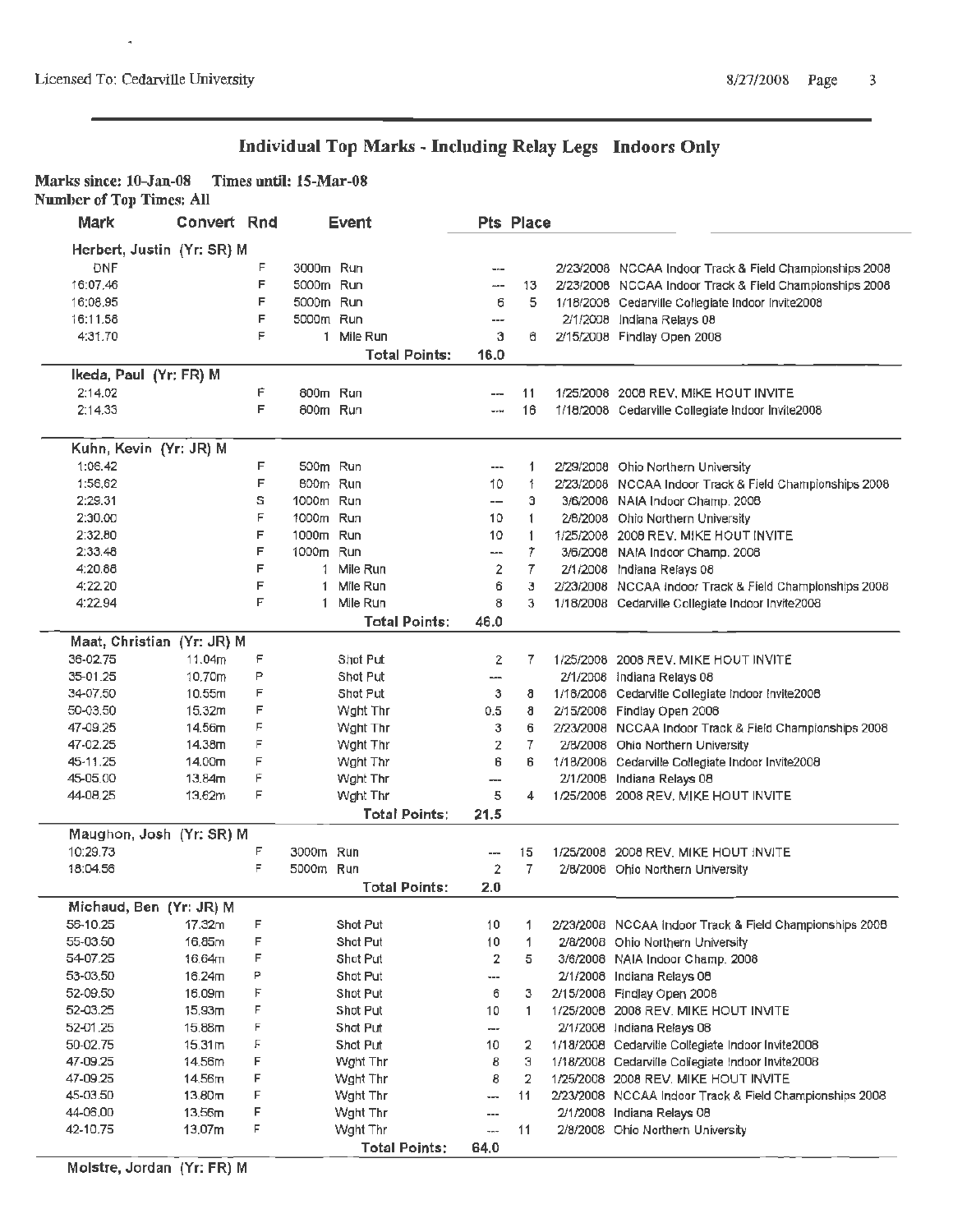| Marks since: 10-Jan-08          | Times until: 15-Mar-08 |  |
|---------------------------------|------------------------|--|
| <b>Number of Top Times: All</b> |                        |  |

| Mark     | Convert Rnd                |        |           | Event                              |                          | <b>Pts Place</b> |                                                         |
|----------|----------------------------|--------|-----------|------------------------------------|--------------------------|------------------|---------------------------------------------------------|
|          | Molstre, Jordan (Yr: FR) M |        |           |                                    |                          |                  |                                                         |
| 7.15     |                            | P      |           | 55m Dash                           |                          | 26               | 1/18/2008 Cedarville Collegiate Indoor Invite2008       |
| 7.18     |                            | P      | 55m       | Dash                               |                          |                  | 2/8/2008 Ohio Northern University                       |
| 25.40    |                            | F      |           | 200m Dash                          |                          |                  | 2/8/2008 Ohio Northern University                       |
|          | Moore, Alex (Yr: FR) M     |        |           |                                    |                          |                  |                                                         |
| 9:24.14  |                            | F      | 3000m Run |                                    | ---                      | 17               | 2/15/2008 Findlay Open 2008                             |
| 9:27.86  |                            | F      | 3000m Run |                                    | ---                      | 10               | 2/8/2008 Ohio Northern University                       |
| 9:57.63  |                            | F      | 3000m Run |                                    | والنيو                   | 13               | 1/25/2008 2008 REV. MIKE HOUT INVITE                    |
| 16:17.49 |                            | F      | 5000m Run |                                    | ---                      | 15               | 2/23/2008 NCCAA Indoor Track & Field Championships 2008 |
| 4:47.56  |                            | F      |           | 1 Mile Run                         | aan                      | 13               | 1/18/2008 Cedarville Collegiate Indoor Invite2008       |
|          | Nowels, Kelly (Yr: SO) M   |        |           |                                    |                          |                  |                                                         |
| 24.51    |                            | F      |           | 200m Dash                          |                          | 26               | 2/15/2008 Findlay Open 2008                             |
| 24.77    |                            | F      |           | 200m Dash                          |                          |                  | 2/8/2008 Ohio Northern University                       |
| 52.89    |                            | F      |           | 400m Dash                          | $\overline{\phantom{a}}$ | 17               | 2/15/2008 Findlay Open 2008                             |
| 53.04    |                            | F      |           | 400m Dash                          | ---                      | 10               | 2/23/2008 NCCAA Indoor Track & Field Championships 2006 |
| 53.41    |                            | F      |           | 400m Dash                          | 2                        | 7                | 2/8/2006 Ohio Northern University                       |
| 53.89    |                            | F      |           | 400m Dash                          | з                        | 6                | 1/18/2008 Cedarville Collegiate Indoor Invite2008       |
| 1:25.46  |                            | F      | 600m Run  |                                    | ---                      | 39               | 2/1/2008 Indiana Relays 08                              |
| 2:03.59  |                            | E      | 800m Run  |                                    | 5                        | 4                | 1/25/2008 2008 REV, MIKE HOUT INVITE                    |
|          |                            |        |           | <b>Total Points:</b>               | 10.0                     |                  |                                                         |
|          | Rasnick, Robert (Yr: FR) M |        |           |                                    |                          |                  |                                                         |
| 16-02.75 | 4.94 <sub>m</sub>          | F      |           | Pole Vault                         | 8                        | 2                | 3/6/2008 NAIA Indoor Champ. 2008                        |
| 16-00.00 | 4.B7m                      | F      |           | Pole Vault                         | 10                       | 1                | 2/8/2008 Ohio Northern University                       |
| 15-11.00 | 4.85m                      | F      |           | Pole Vault                         | 6                        | 3                | 2/15/2008 Findlay Open 2008                             |
| 15-05.75 | 4.71 <sub>m</sub>          | F      |           | Pole Vault                         | 10                       | 1                | 1/25/2008 2008 REV. MIKE HOUT INVITE                    |
| 15-03.00 | 4.64m                      | F      |           | Pole Vault                         | 5                        | 4                | 2/23/2008 NCCAA Indoor Track & Field Championships 2008 |
| 15-01.00 | 4.59m                      | F      |           | Pole Vault                         | 10                       | $\mathbf{2}$     | 1/18/2008 Cedarville Collegiate Indoor Invite2008       |
| 15-01.00 | 4.59m                      | F      |           | Pole Vault                         | --                       |                  | 2/1/2008 Indiana Relays 08                              |
|          |                            |        |           | <b>Total Points:</b>               | 49.0                     |                  |                                                         |
|          | Ruhlman, Kevin (Yr: FR) M  |        |           |                                    |                          |                  |                                                         |
| 2:05.92  |                            | F      | 800m Run  |                                    | --                       | 12               | 2/15/2008 Findlay Open 2008                             |
| 2:06.41  |                            | F      | 800m Run  |                                    | 4                        | 8                | 1/18/2008 Cedarville Collegiate Indoor Invite2008       |
| 2:09.59  |                            | F<br>F | 800m Run  |                                    | з                        | 6                | 1/25/2008 2008 REV. MIKE HOUT INVITE                    |
| 5:03.48  |                            |        |           | 1 Mile Run<br><b>Total Points:</b> | ⊷.<br>7.0                | 20               | 2/8/2008 Ohio Northern University                       |
|          | Saunders, Josh (Yr: JR) M  |        |           |                                    |                          |                  |                                                         |
| 2:02.30  |                            | F      | 800m Run  |                                    | 10                       | 2                | 1/18/2008 Cedarville Collegiate Indoor Invite2008       |
| 2:02.66  |                            | F      | 600m Run  |                                    | 10                       | 1.               | 1/25/2008 2008 REV, MIKE HOUT INVITE                    |
|          |                            |        |           | Total Points:                      | 20.0                     |                  |                                                         |
|          | Silviera, Matt (Yr: JR) M  |        |           |                                    |                          |                  |                                                         |
| 9:36.71  |                            | F      | 3000m Run |                                    |                          | 24               | 2/15/2008 Findlay Open 2008                             |
| 4:55.76  |                            | F      |           | 1 Mile Run                         |                          | 21               | 1/18/2008 Cedarville Collegiate Indoor Invite2008       |
|          | Smith, Travis (Yr: JR) M   |        |           |                                    |                          |                  |                                                         |
| 6.83     |                            | Р      |           | 55m Dash                           |                          |                  | 2/8/2008 Ohio Northern University                       |
| 6.84     |                            | P      |           | 55m Dash                           |                          | 17               | 2/23/2008 NCCAA Indoor Track & Field Championships 2008 |
| 6,88     |                            | Р      |           | 55m Dash                           | ---                      |                  | 1/25/2008 2008 REV. MIKE HOUT INVITE                    |
| 6,89     |                            | F      |           | 55m Dash                           | 2                        | 7                | 1/25/2008 2008 REV. MIKE HOUT INVITE                    |
| 6.92     |                            | F      |           | 55m Dash                           | 1                        | 8                | 2/B/2008 Ohio Northern University                       |
| 6,93     |                            | P      |           | 55m Dash                           | ---                      | 19               | 1/18/2008 Cedarville Collegiate Indoor Invite2008       |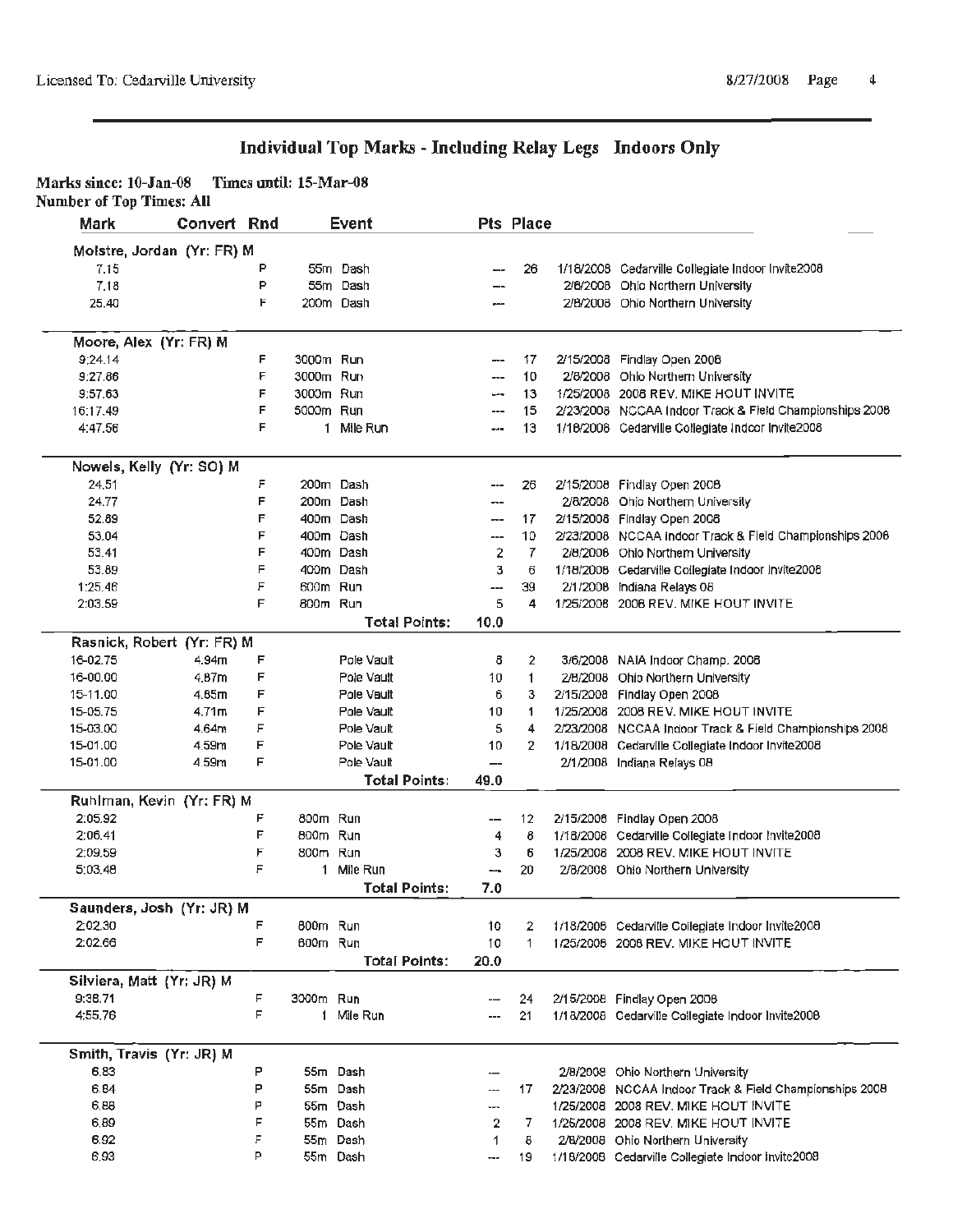| Marks since: 10-Jan-08          | Times until: 15-Mar-08 |  |
|---------------------------------|------------------------|--|
| <b>Number of Top Times: All</b> |                        |  |

| тицерст от тор тицем тал<br>Mark | Convert Rnd |   |           | Event                |       | Pts Place      |                                                         |
|----------------------------------|-------------|---|-----------|----------------------|-------|----------------|---------------------------------------------------------|
| Smith, Travis (Yr: JR) M         |             |   |           |                      |       |                |                                                         |
| 7.46                             |             | P |           | 60m Dash             |       |                | 2/15/2008 Findlay Open 2008                             |
| 20-01.75                         | 6.14m       | F |           | Long Jump            | 8     | з              | 1/18/2008 Cedarville Collegiate Indoor Invite2008       |
| 19-08.00                         | 5.99m       | F |           | Long Jump            | з     | 6              | 2/23/2008 NCCAA Indoor Track & Field Championships 2008 |
| 19-06.00                         | 5,94m       | F |           | Long Jump            | ---   | 10             | 2/8/2008 Ohio Northern University                       |
| 19-00.50                         | 5.80m       | F |           | Long Jump            | ---   | 11             | 2/15/2008 Findlay Open 2008                             |
| 18-09.25                         | 5.72m       | F |           | Long Jump            | ---   | 10             | 1/25/2008 2008 REV, MIKE HOUT INVITE                    |
| 41-04.50                         | 12.61m      | F |           | Triple Jump          | 5     | 4              | 2/15/2008 Findlay Open 2008                             |
| 40-10.50                         | 12.45m      | F |           | Triple Jump          | 10    | 1              | 1/18/2008 Cedarville Collegiate Indoor Invite2008       |
| 40-08.25                         | 12.40m      | F |           | Triple Jump          | 2     | 7              | 2/23/2008 NCCAA Indoor Track & Field Championships 2008 |
| 40-04.25                         | 12.30m      | F |           | Triple Jump          | 6     | з              | 2/6/2008 Ohio Northern University                       |
| 39-09.75                         | 12.13m      | F |           | Triple Jump          | 5     | 4              | 1/25/2008 2008 REV. MIKE HOUT INVITE                    |
|                                  |             |   |           | <b>Total Points:</b> | 42.0  |                |                                                         |
| Starr, Samuel (Yr: SO) M         |             |   |           |                      |       |                |                                                         |
| 6.71                             |             | P |           | 55m Dash             | $-$   | 6              | 1/18/2008 Cedarville Collegiate Indoor Invite2008       |
| 2:10.98                          |             | F | 800m Run  |                      |       | 18             | 2/15/2008 Findlay Open 2008                             |
|                                  |             |   |           |                      |       |                |                                                         |
| Trennepohl, Rob (Yr: SO) M       |             |   |           |                      |       |                |                                                         |
| 2:06.66                          |             | F | 800m Run  |                      |       | 14             | 2/15/2008 Findlay Open 2008                             |
| 9:21.95                          |             | F | 3000m Run |                      | 5     | 6              | 1/25/2008 2008 REV. MIKE HOUT INVITE                    |
| 15:54.91                         |             | F | 5000m Run |                      | ---   | 10             | 2/23/2008 NCCAA Indoor Track & Field Championships 2008 |
| 16:08.72                         |             | F | 5000m Run |                      | 8     | $\overline{2}$ | 2/8/2008 Ohio Northern University                       |
| 16:12.41                         |             | F | 5000m Run |                      | 5     | 6              | 1/18/2008 Cedaryille Collegiate Indoor Invite2008       |
|                                  |             |   |           | <b>Total Points:</b> | 18.0  |                |                                                         |
| Tress, Brandon (Yr: SO) M        |             |   |           |                      |       |                |                                                         |
| 37.11                            |             | F |           | 300m Dash            | 10    | 1              | 2/6/2008 Ohio Northern University                       |
| 51.57                            |             | F |           | 400m Dash            | 5     | 4              | 1/25/2008 2008 REV, MIKE HOUT INVITE                    |
| 51.59                            |             | F |           | 400m Dash            | 5     | 4              | 2/23/2008 NCCAA Indoor Track & Field Championships 2008 |
| 52,05                            |             | F |           | 400m Dash            | ---   | 57             | 2/1/2008 Indiana Relays 08                              |
| 53,81                            |             | F |           | 400m Dash            | 4     | 5              | 1/18/2008 Cedarville Collegiate Indoor Invite2008       |
| 1:28.07                          |             | F | 600m Run  |                      | 6     | з              | 2/15/2008 Findlay Open 2008                             |
| 7.99                             |             | F |           | 55m Hurdles          | 5     | 4              | 2/23/2008 NCCAA Indoor Track & Field Championships 2008 |
| 8.12                             |             | E |           | 55m Hurdles          | 8     | з              | 1/25/2008 2008 REV, MIKE HOUT INVITE                    |
| 8.13                             |             | P |           | 55m Hurdles          | ---   | 4              | 2/23/2008 NCCAA Indoor Track & Field Championships 2008 |
| 8.18                             |             | P |           | 55m Hurdles          | --    |                | 1/25/2008 2008 REV. MIKE HOUT INVITE                    |
| 8.19                             |             | F |           | 55m Hurdles          | 5     | 4              | 2/8/2008 Ohio Northern University                       |
| 8.22                             |             | P |           | 55m Hurdles          | ---   |                | 2/8/2008 Ohio Northern University                       |
| 8.33                             |             | F |           | 55m Hurdles          | 8     | 2              | 1/18/2008 Cedarville Collegiate Indoor Invite2008       |
| 8,36                             |             | P |           | 55m Hurdles          | ---   | з              | 1/18/2008 Cedarville Collegiate Indoor Invite2008       |
| 8.66                             |             | F |           | 60m Hurdles          | 5     | 4              | 2/15/2008 Findlay Open 2008                             |
| 8.77                             |             | F |           | 60m Hurdles          | ---   |                | 2/1/2008 Indiana Relays 08                              |
| 0.83                             |             | P |           | 60m Hurdles          | ---   |                | 2/15/2008 Findlay Open 2008                             |
| DQ                               |             | P |           | 60m Hurdies          | ---   |                | 3/6/2008 NAIA Indoor Champ. 2008                        |
|                                  |             |   |           | <b>Total Points:</b> | 61.0  |                |                                                         |
| Troxel, Hollis (Yr: FR) M        |             |   |           |                      |       |                |                                                         |
| 9:35.62                          |             | F | 3000m Run |                      | $---$ | 22             | 2/15/2008 Findlay Open 2008                             |
| 4:48.79                          |             | F |           | 1 Mile Run           | ---   | 14             | 1/18/2008 Cedarville Collegiate Indoor Invite2008       |
| 4:53.65                          |             | F |           | 1 Mile Run           |       | 14             | 2/8/2008 Ohio Northern University                       |
| Vaughn, Chris (Yr: FR) M         |             |   |           |                      |       |                |                                                         |
| 9:27.98                          |             | F | 3000m Run |                      |       | 11             | 2/8/2008 Ohio Northern University                       |
| 4:35.31                          |             | F |           | 1 Mile Run           | 4     | 5              | 1/25/2008 2006 REV. MIKE HOUT INVITE                    |
| 4:39.30                          |             | F |           | 1 Mile Run           |       | 11             | 2/15/2008 Findlay Open 2008                             |
|                                  |             |   |           |                      |       |                |                                                         |